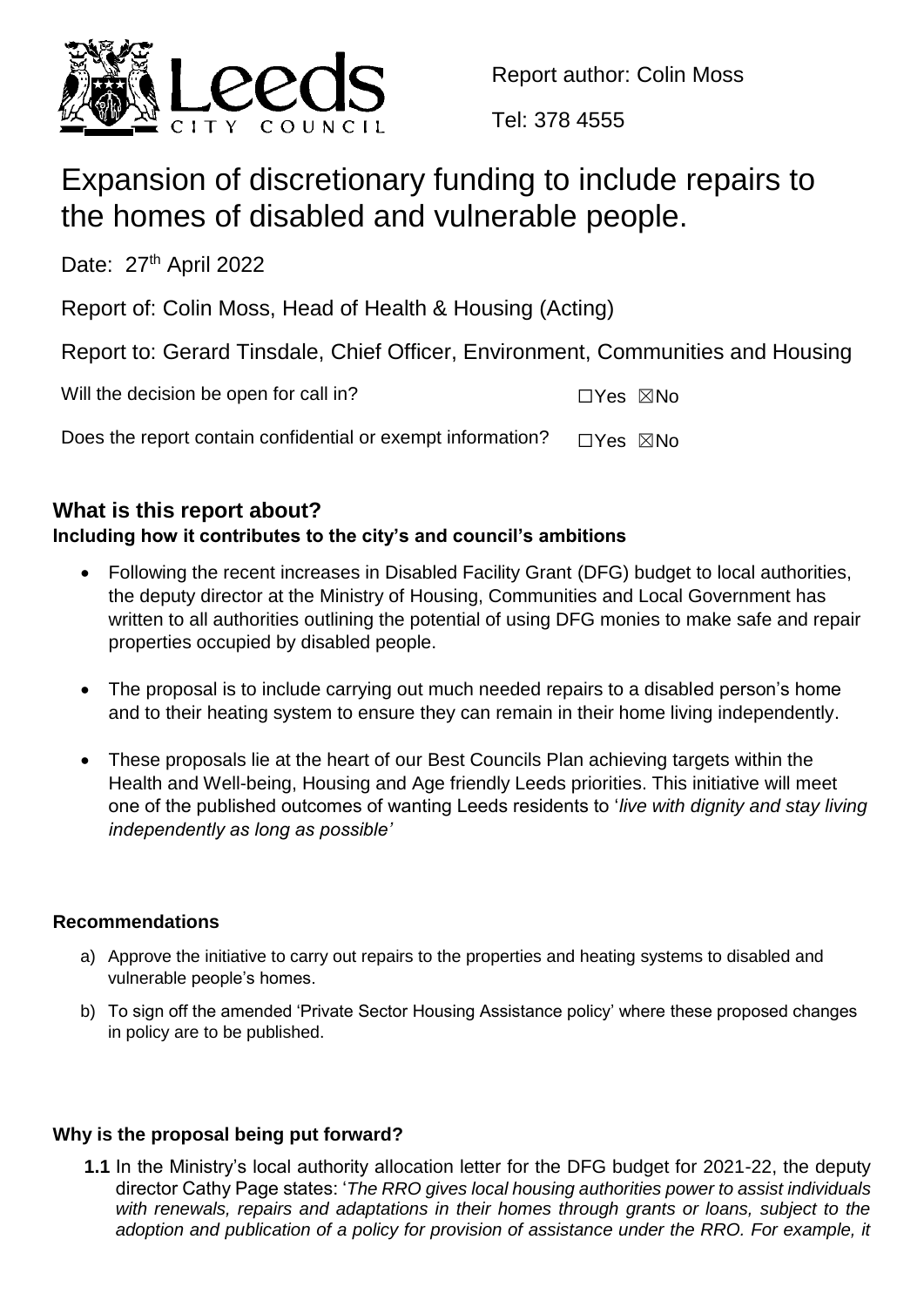*can provide authorities with power to fund essential repairs to reduce injury and accidents in the home, to ensure homes are adequately heated, and to expand the scope of adaptations available under the DFG legislation approach when making decisions with regard to extensions to ensure equity and that accusations of discrimination, which almost inevitably arise, can be defended.'*

- **1.2** The national DFG budget has risen over 61% since 2016 and this has given local authorities the ability to widen the scope of the works they undertake to promote independent living. The Health & Housing service will accept applications from disabled people, subject to a test of resources, to make repairs and improvements to their heating systems and carry out repairs to the property to ensure they are safe, secure, wind and weatherproof.
- **1.3** Each application for 'heating repairs/upgrade' will be initially referred to the Council's Sustainable Energy and Climate Change team to see if any central Government grants are available for the work. If central funds are not available, the application for funding will be passed back to the Health & Housing service for consideration.
- **1.4** It is anticipated that referrals will usually be initiated following a visit by one of Health & Housing's surveyors for the installation of adaptations. However, applications will be accepted from any disabled person seeking repairs/improvements to their home.
- **1.5** For the time being, the scheme of works will be scheduled, tendered and delivered by Care and Repair (Leeds) UK, Health & Housing's procured partner that currently delivers LCC's 'handyperson scheme'. The proposal is to expand the remit of these current £1,000 grants (maximum) up to a maximum of £20,000 to include the proposed repair work to the property. The expansion of the handyperson's scheme to include these works will be incorporated into the 'Memorandum of Understanding' that currently exists to underpin the services provided to the Council by Care and Repair.
- **1.6** The extent of works to be delivered under this initiative is outlined in Health & Housing's officer guidance document HOAD G6 (attached).
- **1.7** The disabled person will be assessed to confirm they meet the current handyperson's eligibility for the grant.
- **1.8** The Council's published 'Private Sector Housing Assistance policy' has been amended to reflect this new area of discretionary work. As with all discretionary funding from the Disabled Facilities Grant budget, the Council have the right to withdraw funding for these types of initiatives at any time if the Council does not have the budget available. Any scheme that has been approved to proceed will always be honoured as long as the scheme has been completed within 12 months from the approval date.

#### **What impact will this proposal have?**

| <b>Wards Affected:</b>            |            |     |
|-----------------------------------|------------|-----|
| Have ward members been consulted? | $\Box$ Yes | ⊠No |

2

## **What consultation and engagement has taken place?**

This proposal is following Government best practice advice and as such consultation is not required.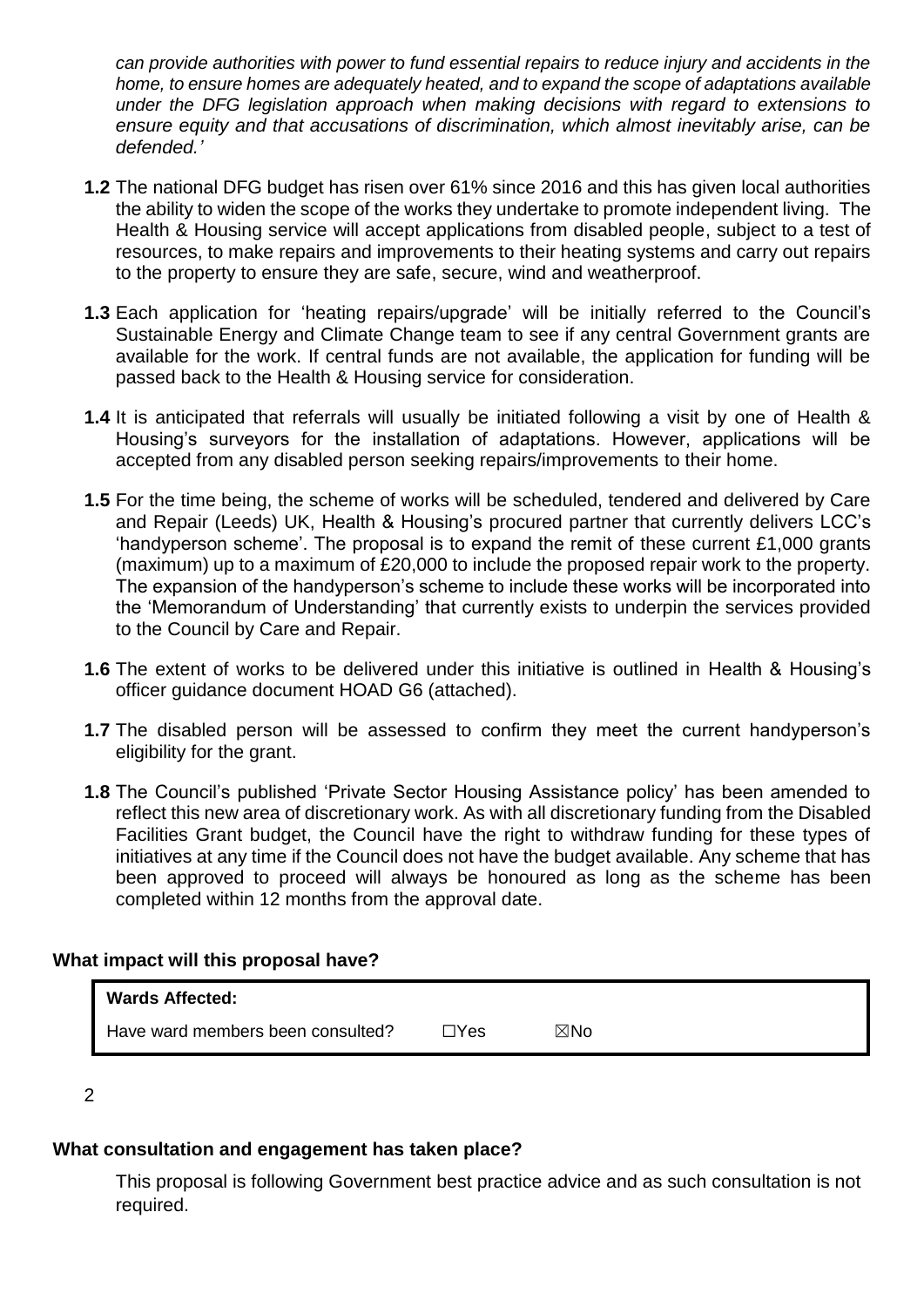#### **What are the resource implications?**

3 Health & Housing do not currently have the resources to deliver this proposed area of work within their own workforce. However, Care and Repair (Leeds) have agreed, under the joint 'Memorandum of Standing', to expand the current handypersons scheme (that the Council fund), to deliver a more comprehensive package of works and charge an agreed fee for each completed application.

#### **What are the legal implications?**

4 This initiative has been promoted by the Ministry of Housing, Communities and Local Government and, if approved, will be published in the Council's amended Private Sector Housing Assistance policy. The funding of this work comes under the provisions of the Regulatory Reform Order 2003 and will be funded directly from the Disabled Facilities Grant ringfenced budget provided by central Government. There are no implications to Leeds City Council's general fund budget.

#### **What are the key risks and how are they being managed?**

- 5 The approval of funds for this initiative in the Council's published policy is discretionary and can be withdrawn by the Council at any time. The DFG budget is constantly monitored so discretionary spend is fully controlled to ensure that the budget in any given year is not exceeded. Health & Housing's managers will always ensure that the DFG budget has sufficient funds to meet the Council's statutory duties on the provision of applications for DFG at any given time.
- 6 If any applicant wishes to appeal a decision made by the Health & Housing service, a case can be referred back to the Review Panel for re-consideration and subsequently on to the Council's independent appeal panel if necessary. Any further re-course for an applicant would be with the local government ombudsman's office as with any other public complaint relating to the Council's services.

#### **Does this proposal support the council's 3 Key Pillars?**

☐Inclusive Growth ☒Health and Wellbeing ☒Climate Emergency

7 This initiative meets both the 'health and well-being' and 'climate emergency' pillars. The repairs to property support a disabled person to remain living independently for longer and the repair and improvement work around heating systems and insulation levels will reduce energy consumption and provide a safe and warm environment for the occupants.

#### **Options, timescales and measuring success**

#### **a) What other options were considered?**

8 There are no other specific options considered as the Council is following Government's advice on good practice.

#### **b) How will success be measured?**

9 The Health & Housing service will monitor the uptake of applications for funding and will be able to produce data on the numbers of properties repaired and improved.

#### **c) What is the timetable for implementation?**